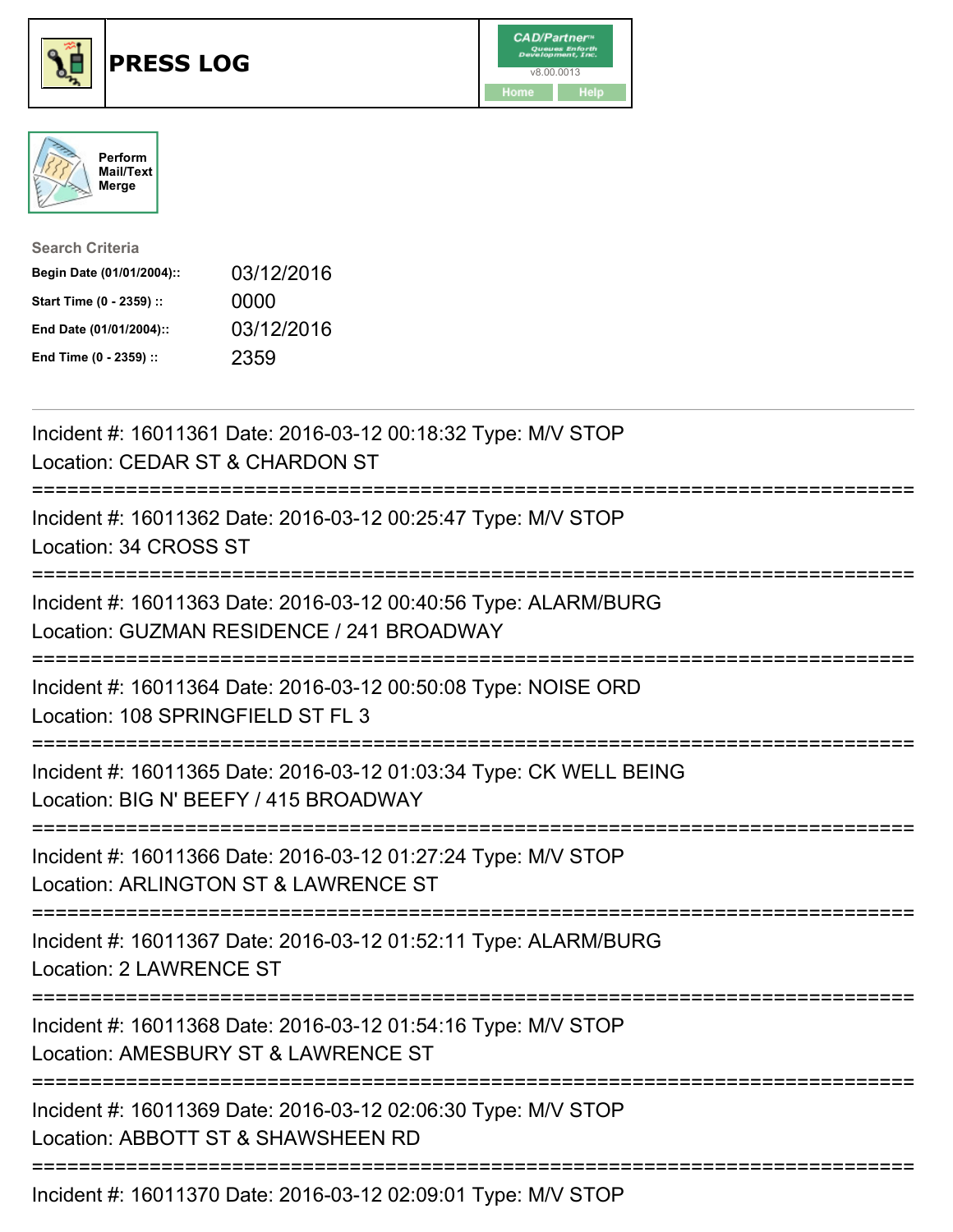| Location: BROADWAY & CROSS ST                                                                                                                |
|----------------------------------------------------------------------------------------------------------------------------------------------|
| Incident #: 16011371 Date: 2016-03-12 02:10:50 Type: M/V STOP<br><b>Location: FALLS BRIDGE</b>                                               |
| Incident #: 16011373 Date: 2016-03-12 02:14:05 Type: M/V STOP<br>Location: HAMPSHIRE ST & MYRTLE ST<br>===================================== |
| Incident #: 16011372 Date: 2016-03-12 02:14:12 Type: M/V STOP<br>Location: DENNYS / 160 WINTHROP AV                                          |
| Incident #: 16011374 Date: 2016-03-12 02:18:52 Type: FIGHT<br>Location: BROADWAY & TREMONT ST                                                |
| Incident #: 16011375 Date: 2016-03-12 02:19:36 Type: M/V STOP<br><b>Location: MARSTON ST</b>                                                 |
| Incident #: 16011376 Date: 2016-03-12 02:19:45 Type: M/V STOP<br>Location: HAMPSHIRE ST & MYRTLE ST                                          |
| Incident #: 16011377 Date: 2016-03-12 02:25:37 Type: SPECIAL CHECK<br>Location: BROADWAY & CROSS ST                                          |
| Incident #: 16011378 Date: 2016-03-12 02:26:19 Type: M/V STOP<br>Location: BROADWAY & TREMONT ST                                             |
| Incident #: 16011379 Date: 2016-03-12 02:27:03 Type: M/V STOP<br>Location: BROADWAY & COMMON ST                                              |
| Incident #: 16011380 Date: 2016-03-12 02:35:59 Type: M/V STOP<br>Location: COMMON ST & FRANKLIN ST                                           |
| Incident #: 16011381 Date: 2016-03-12 02:38:16 Type: M/V STOP<br>Location: SAM'S FOOD STORE / 389 BROADWAY                                   |
| Incident #: 16011382 Date: 2016-03-12 02:42:25 Type: NOISE ORD<br>Location: 75 HAVERHILL ST FL 1                                             |
| Incident #: 16011383 Date: 2016-03-12 02:45:45 Type: M/V STOP<br>Location: SAM'S FOOD STORE / 389 BROADWAY                                   |
| Incident #: 16011384 Date: 2016-03-12 02:50:35 Type: AUTO ACC/UNK PI                                                                         |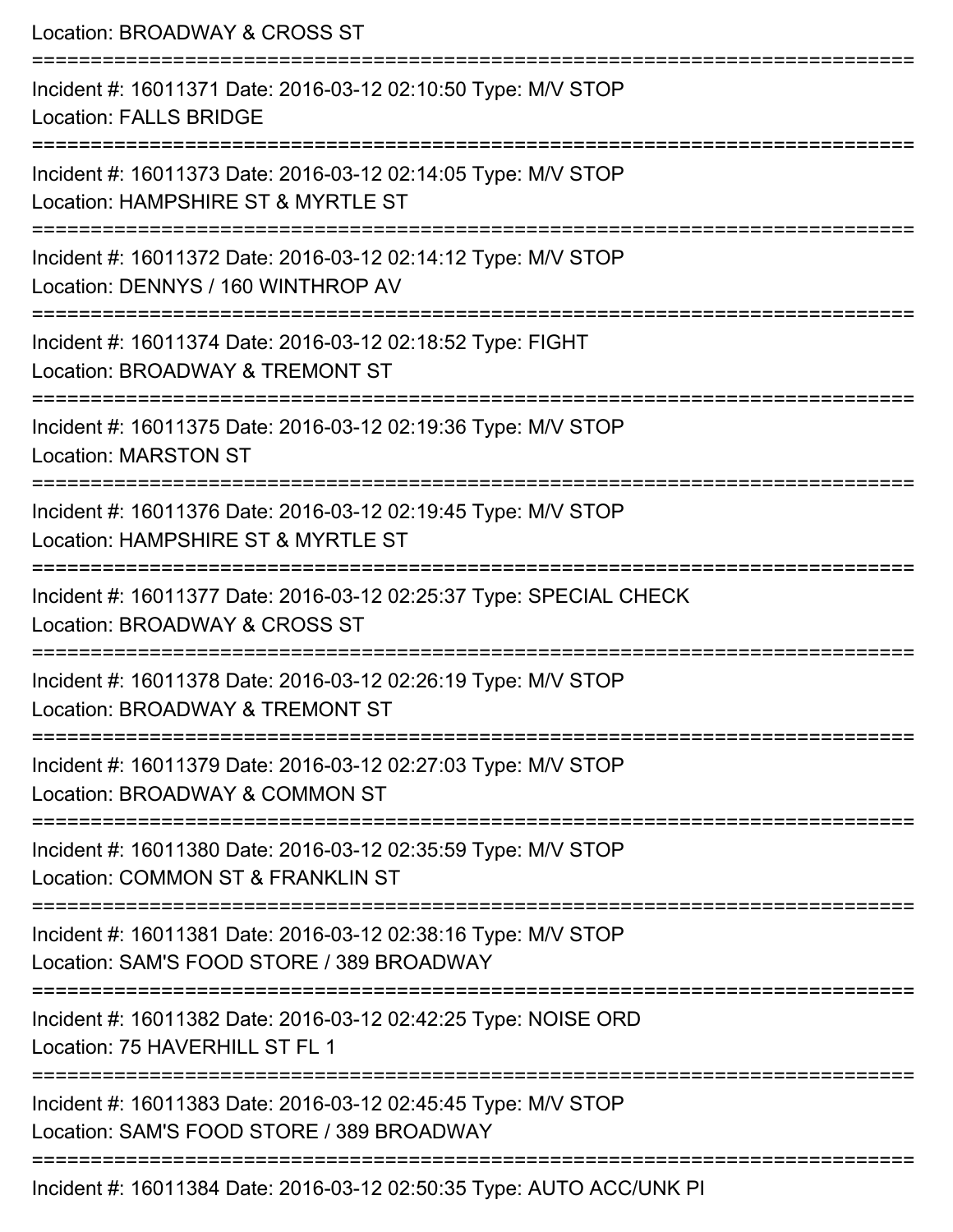| Incident #: 16011385 Date: 2016-03-12 03:34:08 Type: ALARM/BURG<br>Location: 60 ALLEN ST                 |
|----------------------------------------------------------------------------------------------------------|
| Incident #: 16011386 Date: 2016-03-12 03:36:55 Type: ALARM/BURG<br>Location: TARBOX SCHOOL / 59 ALDER ST |
| Incident #: 16011387 Date: 2016-03-12 03:38:07 Type: NOISE ORD<br>Location: 24 PARK ST                   |
| Incident #: 16011388 Date: 2016-03-12 04:17:00 Type: NOISE ORD<br>Location: 154 OXFORD ST FL 1           |
| Incident #: 16011389 Date: 2016-03-12 04:18:33 Type: KEEP PEACE<br>Location: 342 JACKSON ST              |
| Incident #: 16011390 Date: 2016-03-12 04:33:49 Type: LARCENY/PAST<br>Location: 82 HAVERHILL ST           |
| Incident #: 16011391 Date: 2016-03-12 05:05:33 Type: MEDIC SUPPORT<br>Location: 183 PARKER ST #4         |
| Incident #: 16011392 Date: 2016-03-12 05:09:14 Type: NOISE ORD<br>Location: 148 WILOW ST FL 1            |
| Incident #: 16011393 Date: 2016-03-12 05:12:11 Type: DISTURBANCE<br>Location: 112 MARSTON ST #217        |
| Incident #: 16011394 Date: 2016-03-12 05:14:58 Type: 911 HANG UP<br>Location: 130 CROSS ST               |
| Incident #: 16011395 Date: 2016-03-12 06:13:10 Type: ALARM/BURG<br>Location: 193 S UNION ST              |
| Incident #: 16011396 Date: 2016-03-12 06:24:17 Type: UNWANTEDGUEST<br>Location: 162 ABBOTT ST FL 1       |
| Incident #: 16011397 Date: 2016-03-12 06:58:13 Type: PARK & WALK<br>Location: BROADWAY & COMMON ST       |
| Incident #: 16011398 Date: 2016-03-12 07:55:24 Type: ALARM/BURG                                          |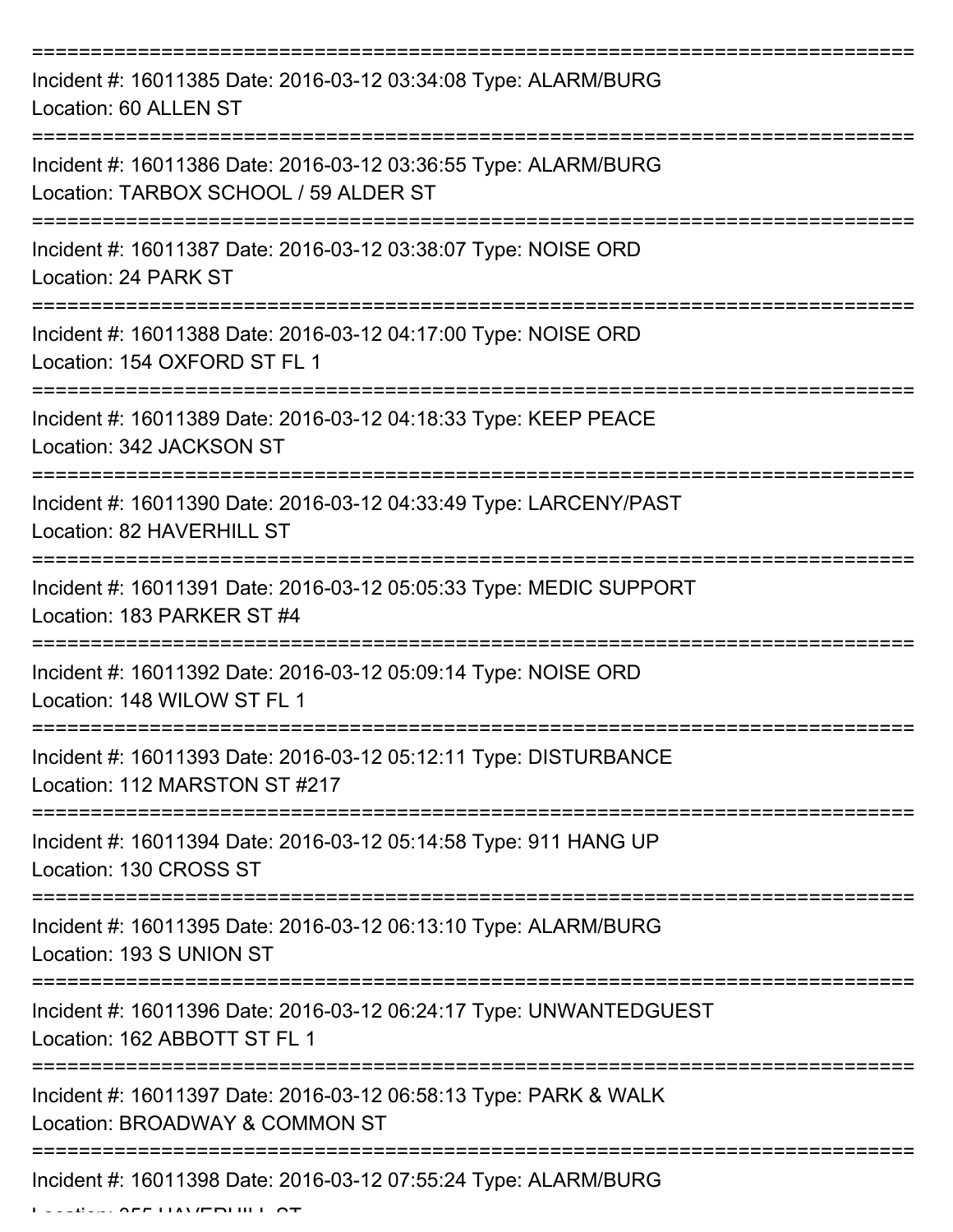| Incident #: 16011399 Date: 2016-03-12 08:12:35 Type: MEDIC SUPPORT<br>Location: BERKELEY ST & JACKSON ST      |
|---------------------------------------------------------------------------------------------------------------|
| Incident #: 16011400 Date: 2016-03-12 08:30:13 Type: ALARM/BURG<br>Location: 33 S BROADWAY                    |
| Incident #: 16011401 Date: 2016-03-12 08:44:18 Type: MEDIC SUPPORT<br>Location: 24 DEWEY ST                   |
| Incident #: 16011402 Date: 2016-03-12 08:45:49 Type: ALARM/BURG<br>Location: 473 ESSEX ST #3                  |
| Incident #: 16011403 Date: 2016-03-12 09:26:11 Type: GENERAL SERV<br>Location: 45 PARK ST                     |
| Incident #: 16011404 Date: 2016-03-12 09:30:10 Type: AUTO ACC/UNK PI<br>Location: HAVERHILL ST & RESERVOIR ST |
| Incident #: 16011405 Date: 2016-03-12 09:33:53 Type: M/V STOP<br>Location: OSGOOD ST & SALEM ST               |
| Incident #: 16011406 Date: 2016-03-12 09:53:22 Type: A&B PAST<br>Location: 205 BROADWAY                       |
| Incident #: 16011407 Date: 2016-03-12 10:34:37 Type: INVESTIGATION<br>Location: 41 BERKELEY ST                |
| Incident #: 16011408 Date: 2016-03-12 10:44:02 Type: 911 HANG UP<br>Location: 181 GARDEN ST                   |
| Incident #: 16011409 Date: 2016-03-12 10:46:40 Type: TOW OF M/V<br>Location: 330 HOWARD ST                    |
| Incident #: 16011410 Date: 2016-03-12 11:00:58 Type: SPECIAL CHECK<br>Location: 57 EVERETT ST                 |
| Incident #: 16011411 Date: 2016-03-12 11:04:24 Type: LARCENY/PAST<br>Location: 4 GROVE ST                     |
| Incident #: 16011412 Date: 2016-03-12 11:09:54 Type: M/V STOP<br>Location: LAMDENICE CT & MADI E CT           |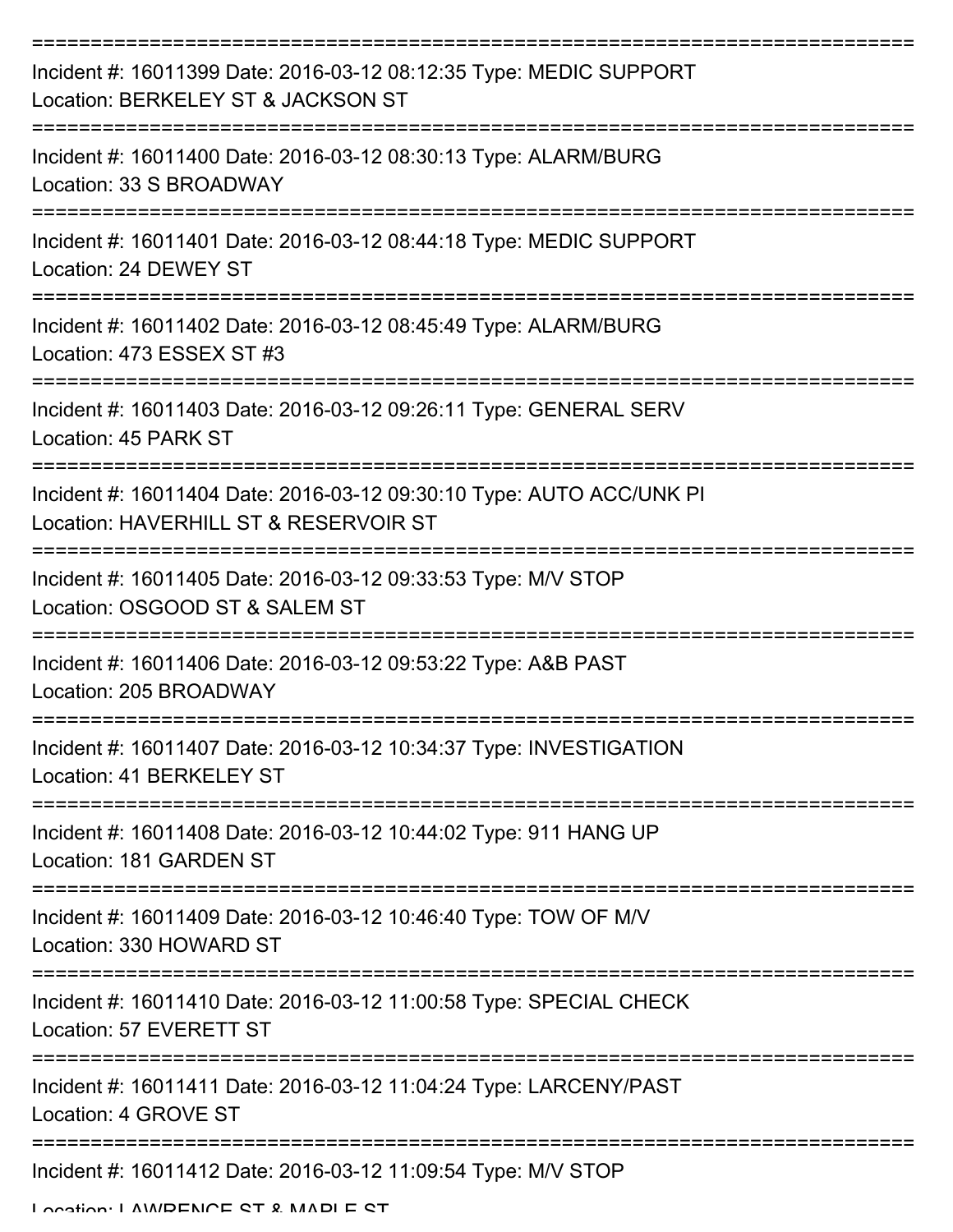| Incident #: 16011413 Date: 2016-03-12 11:13:23 Type: TOW OF M/V<br>Location: 31 MERRIMACK ST         |
|------------------------------------------------------------------------------------------------------|
| Incident #: 16011414 Date: 2016-03-12 11:18:24 Type: AUTO ACC/NO PI<br>Location: BROADWAY & WATER ST |
| Incident #: 16011415 Date: 2016-03-12 11:45:41 Type: M/V STOP<br>Location: FOSTER ST & SALEM ST      |
| Incident #: 16011416 Date: 2016-03-12 11:53:20 Type: A&B PAST<br>Location: BROADWAY & COMMON ST      |
| Incident #: 16011417 Date: 2016-03-12 11:58:31 Type: M/V STOP<br>Location: COMMON ST & HAMPSHIRE ST  |
| Incident #: 16011418 Date: 2016-03-12 12:01:13 Type: M/V STOP<br>Location: 120 PARKER ST             |
| Incident #: 16011419 Date: 2016-03-12 12:04:34 Type: GUN CALL<br>Location: 148 BROADWAY              |
| Incident #: 16011420 Date: 2016-03-12 12:26:51 Type: STOLEN PROP<br>Location: 12 CAMPO SECO ST       |
| Incident #: 16011421 Date: 2016-03-12 12:31:49 Type: ALARMS<br>Location: 51 LAWRENCE ST              |
| Incident #: 16011422 Date: 2016-03-12 12:34:30 Type: CK WELL BEING<br>Location: 198 ESSEX ST #213    |
| Incident #: 16011424 Date: 2016-03-12 12:34:52 Type: B&E/MV/PAST<br>Location: ESSEX ST & OXFORD ST   |
| Incident #: 16011423 Date: 2016-03-12 12:37:04 Type: ALARM/BURG<br>Location: 8 SALEM ST #A           |
| Incident #: 16011425 Date: 2016-03-12 13:12:51 Type: ALARM/BURG<br>Location: 90 BEACON ST #2         |
| Incident #: 16011426 Date: 2016-03-12 13:13:20 Type: HIT & RUN M/V<br>Location: 215 FERRY ST         |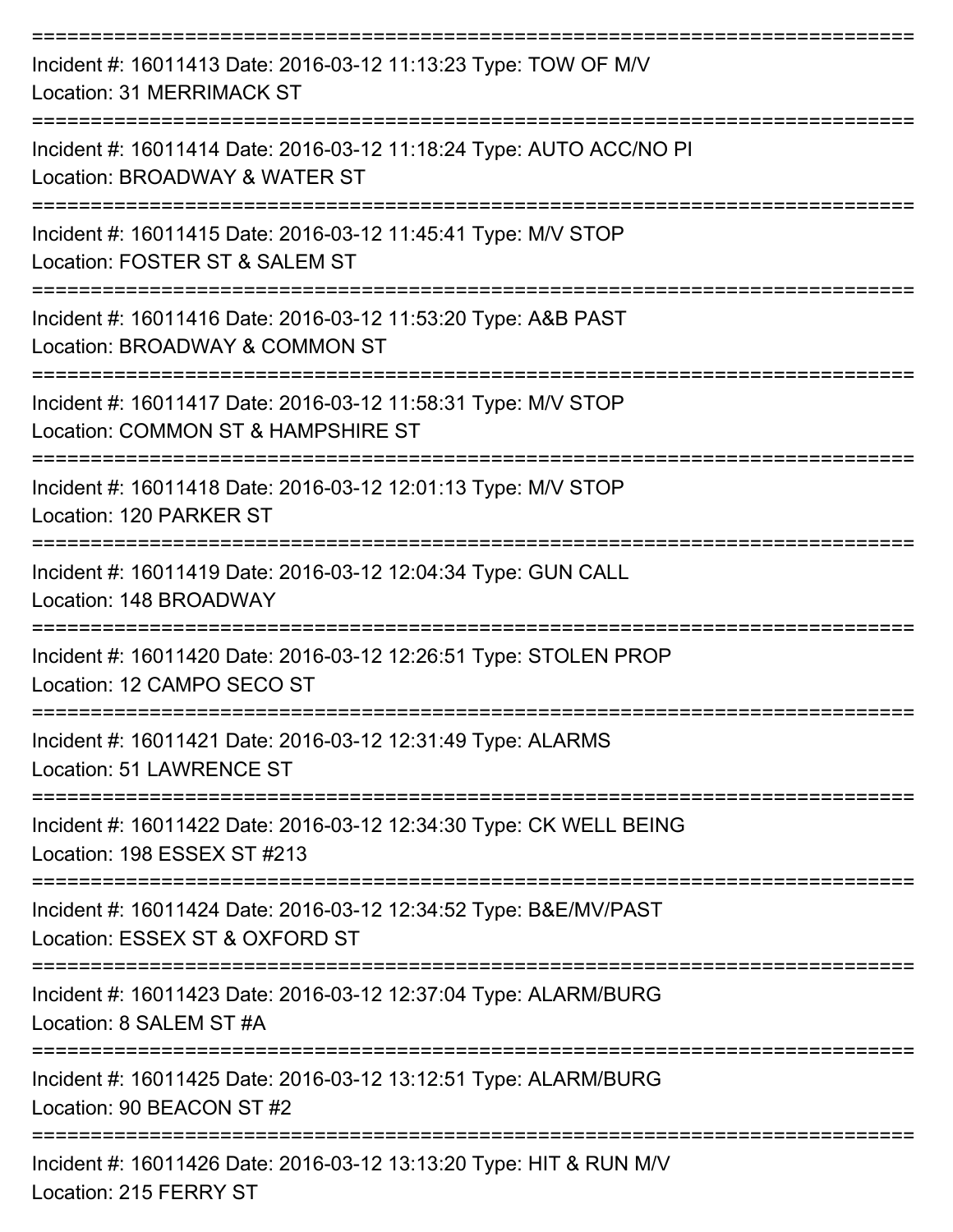| Incident #: 16011428 Date: 2016-03-12 13:15:10 Type: INVESTIGATION<br>Location: 99 PARK ST                                          |
|-------------------------------------------------------------------------------------------------------------------------------------|
| ====================================<br>Incident #: 16011427 Date: 2016-03-12 13:20:48 Type: ALARMS<br>Location: 200 COMMON ST      |
| ===================================<br>Incident #: 16011429 Date: 2016-03-12 13:31:58 Type: M/V STOP<br>Location: SALEM & SBROADWAY |
| Incident #: 16011430 Date: 2016-03-12 13:32:47 Type: ALARMS<br>Location: 85 BLANCHARD ST                                            |
| Incident #: 16011431 Date: 2016-03-12 13:38:09 Type: CIVIL PROB<br>Location: 90 LOWELL ST                                           |
| Incident #: 16011432 Date: 2016-03-12 13:59:38 Type: M/V STOP<br>Location: FARNHAM ST & OSGOOD ST                                   |
| :==================<br>Incident #: 16011433 Date: 2016-03-12 14:10:27 Type: AUTO ACC/NO PI<br>Location: BROADWAY & CANAL ST         |
| Incident #: 16011434 Date: 2016-03-12 14:13:10 Type: M/V STOP<br>Location: 175 ABBOTT ST                                            |
| Incident #: 16011435 Date: 2016-03-12 14:30:42 Type: ALARMS<br>Location: 110 EVERETT ST                                             |
| Incident #: 16011436 Date: 2016-03-12 14:42:04 Type: B&E/MV/PAST<br>Location: 30 MYRTLE CT #202                                     |
| Incident #: 16011437 Date: 2016-03-12 14:50:26 Type: MAN DOWN<br>Location: 139 E HAVERHILL ST                                       |
| Incident #: 16011438 Date: 2016-03-12 15:43:23 Type: AUTO ACC/NO PI<br>Location: WAVE / 325 WINTHROP AVE                            |
| Incident #: 16011439 Date: 2016-03-12 15:51:12 Type: M/V STOP<br>Location: MELROSE ST & WATER ST                                    |
| Incident #: 16011440 Date: 2016-03-12 16:06:25 Type: UNWANTEDGUEST<br>Location: 61 BRADFORD ST #4                                   |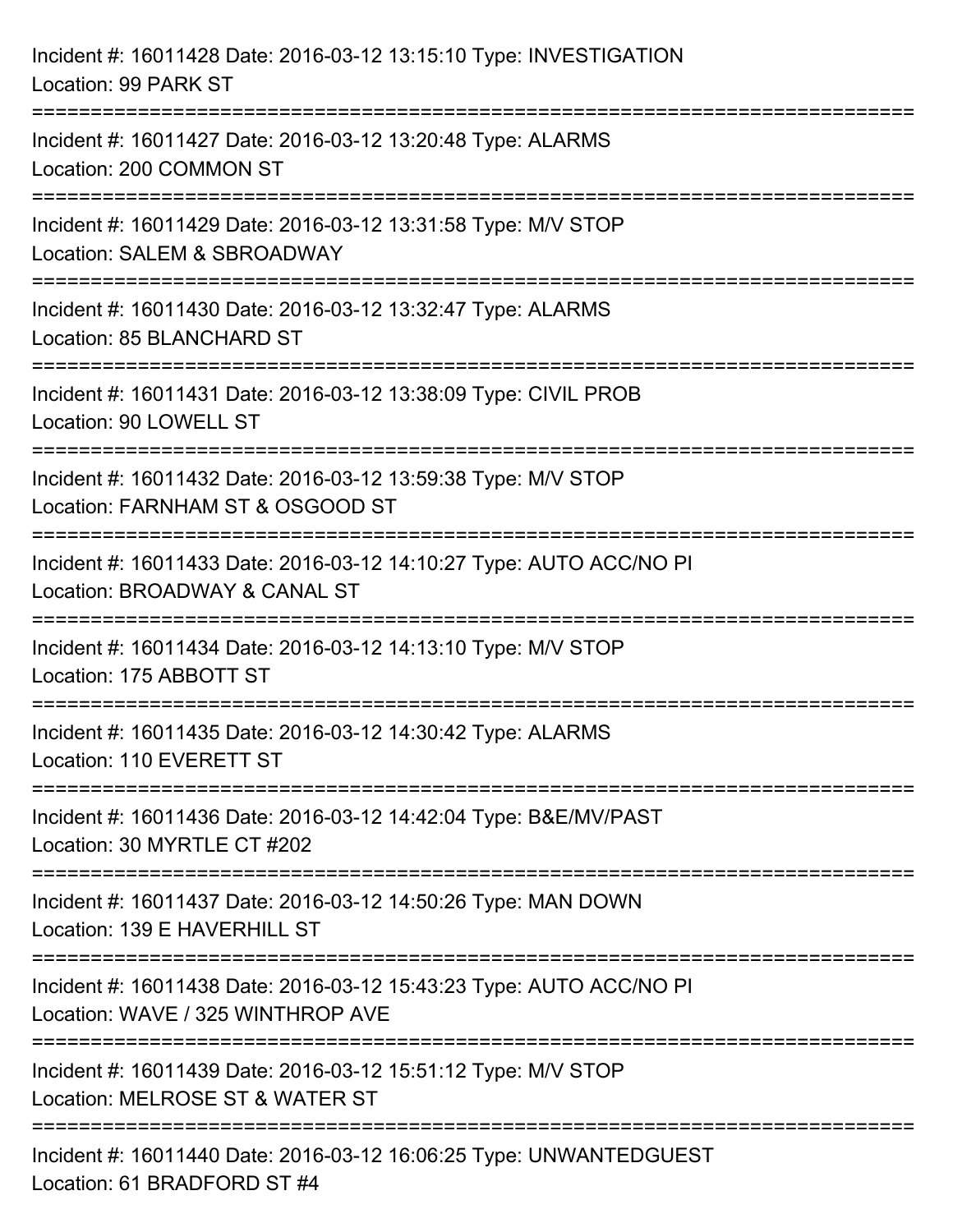| Incident #: 16011441 Date: 2016-03-12 16:15:38 Type: SUS PERS/MV<br>Location: LESLIE ST & WOODLAND ST                              |
|------------------------------------------------------------------------------------------------------------------------------------|
| Incident #: 16011442 Date: 2016-03-12 16:18:33 Type: MISSING PERS<br>Location: 51 AMES ST                                          |
| Incident #: 16011445 Date: 2016-03-12 16:33:19 Type: DRUG VIO<br>Location: 700 ESSEX ST                                            |
| Incident #: 16011446 Date: 2016-03-12 16:33:24 Type: 911 HANG UP<br>Location: 194 LAWRENCE ST                                      |
| Incident #: 16011443 Date: 2016-03-12 16:33:49 Type: M/V STOP<br>Location: CANAL ST & MILL ST<br>:============================     |
| Incident #: 16011444 Date: 2016-03-12 16:34:36 Type: M/V STOP<br>Location: 262 ESSEX ST                                            |
| Incident #: 16011447 Date: 2016-03-12 16:40:41 Type: AUTO ACC/NO PI<br>Location: 200 BRUCE ST                                      |
| Incident #: 16011448 Date: 2016-03-12 16:56:21 Type: BUILDING CHK<br>Location: 198 PHILLIPS ST #7                                  |
| Incident #: 16011449 Date: 2016-03-12 17:15:10 Type: DISTURBANCE<br>Location: 58 BROOKFIELD ST                                     |
| Incident #: 16011450 Date: 2016-03-12 17:24:30 Type: A&B PAST<br>Location: 170 BROADWAY                                            |
| Incident #: 16011451 Date: 2016-03-12 17:30:10 Type: MV/BLOCKING<br>Location: 5 CLINTON CT                                         |
| Incident #: 16011452 Date: 2016-03-12 17:37:15 Type: MV/BLOCKING<br>Location: 360 LAWRENCE ST<br>================================= |
| Incident #: 16011453 Date: 2016-03-12 17:45:38 Type: DISTURBANCE<br>Location: HASSAN AUTO / 9 JORDAN ST                            |
| Incident #: 16011454 Date: 2016-03-12 17:52:13 Type: DRUG VIO<br>Location: 9 WINTHROP AV                                           |

===========================================================================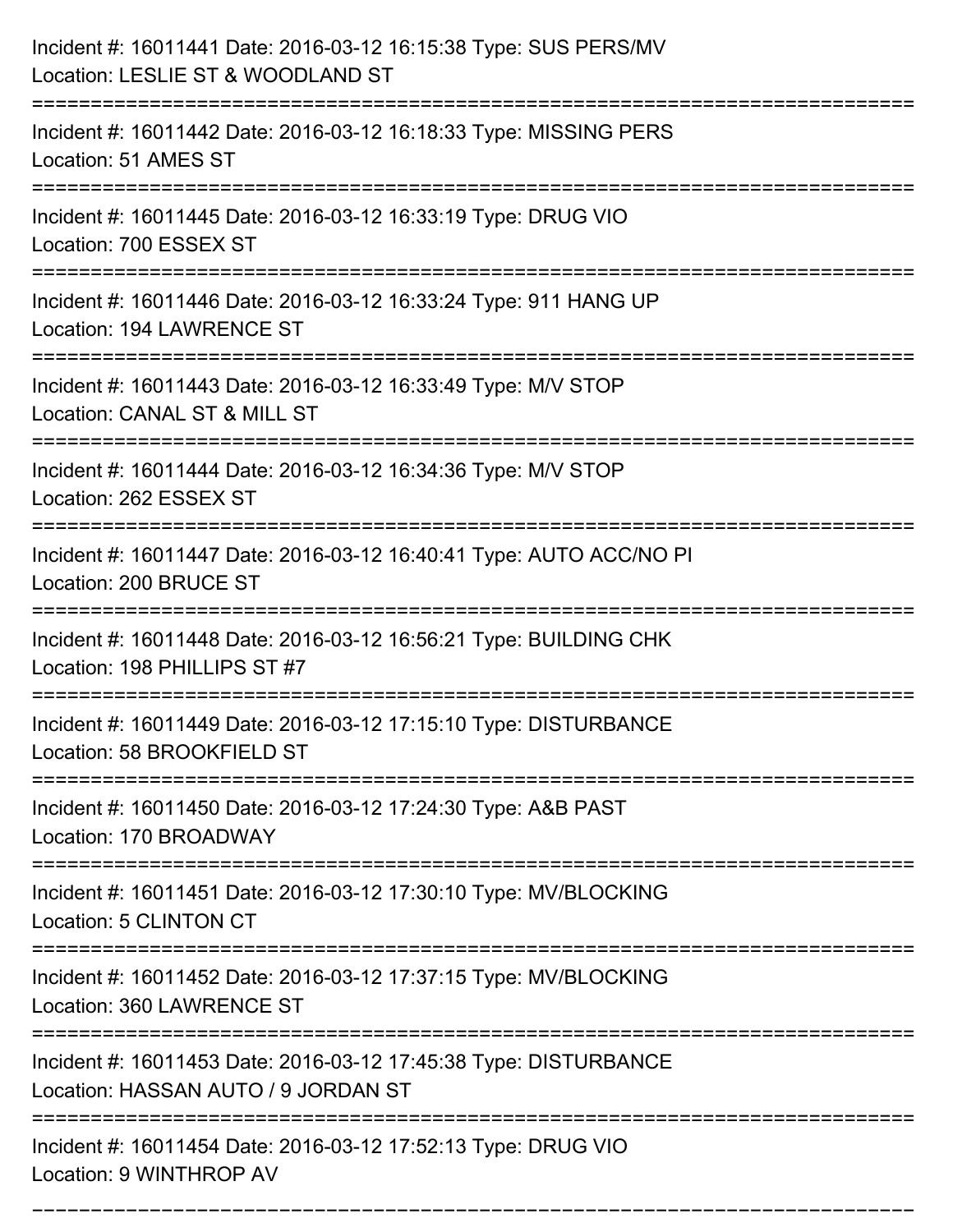| Incident #: 16011455 Date: 2016-03-12 18:13:39 Type: M/V STOP<br>Location: ALLSTON ST & HIGH ST                                       |
|---------------------------------------------------------------------------------------------------------------------------------------|
| ------------------------------<br>Incident #: 16011456 Date: 2016-03-12 18:24:57 Type: NOISE ORD<br>Location: ERVING AV & ROBINSON CT |
| Incident #: 16011457 Date: 2016-03-12 18:42:02 Type: ALARM/BURG<br>Location: 42-44 FRANKLIN ST                                        |
| Incident #: 16011458 Date: 2016-03-12 18:45:12 Type: M/V STOP<br>Location: HAMPSHIRE ST & LOWELL ST                                   |
| Incident #: 16011459 Date: 2016-03-12 18:50:28 Type: M/V STOP<br>Location: MARKET ST & PARKER ST<br>===========================       |
| Incident #: 16011460 Date: 2016-03-12 18:55:12 Type: M/V STOP<br>Location: JACKSON ST & KNOX ST                                       |
| Incident #: 16011461 Date: 2016-03-12 19:01:14 Type: M/V STOP<br>Location: ANDOVER ST & BEACON ST                                     |
| Incident #: 16011462 Date: 2016-03-12 19:17:20 Type: DOMESTIC/PROG<br>Location: 615 S UNION ST                                        |
| Incident #: 16011463 Date: 2016-03-12 19:19:04 Type: DISTURBANCE<br>Location: 18 WINTHROP AV #1                                       |
| Incident #: 16011464 Date: 2016-03-12 19:27:06 Type: DOMESTIC/PROG<br>Location: 5 EUTAW ST                                            |
| Incident #: 16011465 Date: 2016-03-12 19:28:11 Type: MV/BLOCKING<br>Location: 84 TRENTON ST                                           |
| Incident #: 16011466 Date: 2016-03-12 19:37:39 Type: LOUD NOISE<br>Location: 28 WEARE ST                                              |
| Incident #: 16011467 Date: 2016-03-12 19:39:02 Type: SUS PERS/MV<br>Location: 1 GENERAL ST                                            |
| Incident #: 16011468 Date: 2016-03-12 19:58:24 Type: STOL/MV/PAS<br>Location: 49 DRACUT ST                                            |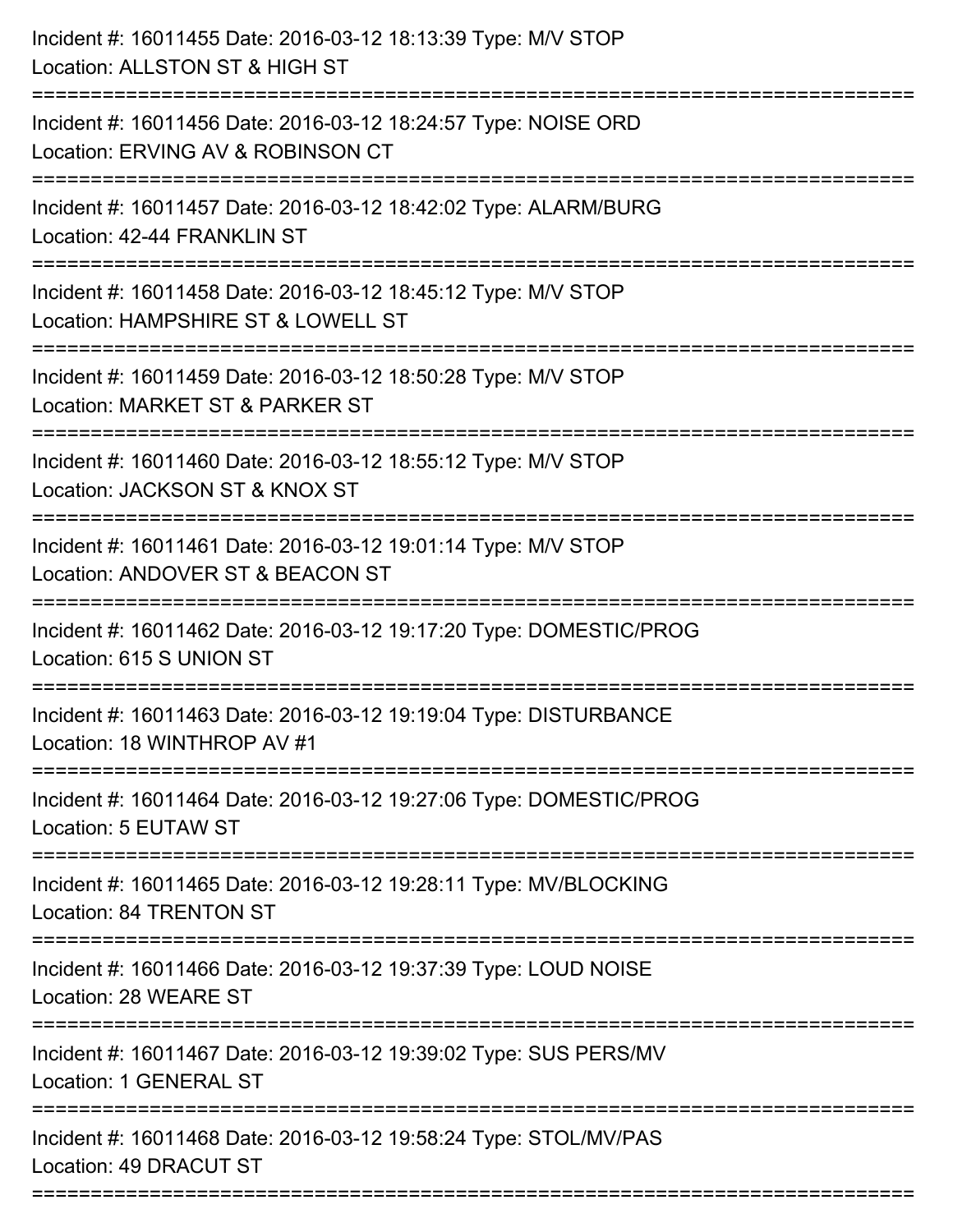| ---------------------<br>;=================================== | Location: ESSEX COUNTY FARM / 165 MARSTON ST                                                          |
|---------------------------------------------------------------|-------------------------------------------------------------------------------------------------------|
|                                                               | Incident #: 16011470 Date: 2016-03-12 20:15:47 Type: M/V STOP<br>Location: 349 ESSEX ST               |
|                                                               | Incident #: 16011471 Date: 2016-03-12 20:28:59 Type: MEDIC SUPPORT<br>Location: 383 HAVERHILL ST FL 2 |
|                                                               | Incident #: 16011473 Date: 2016-03-12 20:33:04 Type: DISTURBANCE<br>Location: 95 NEWBURY ST           |
|                                                               | Incident #: 16011472 Date: 2016-03-12 20:33:24 Type: M/V STOP<br>Location: 333 HOWARD ST              |
|                                                               | Incident #: 16011474 Date: 2016-03-12 21:14:12 Type: ALARMS<br>Location: 42 AMESBURY ST               |
|                                                               | Incident #: 16011475 Date: 2016-03-12 21:23:21 Type: DISTURBANCE<br>Location: 214 PHILLIPS ST         |
|                                                               | Incident #: 16011476 Date: 2016-03-12 21:35:05 Type: M/V STOP<br>Location: MARKET ST & PARKER ST      |
|                                                               | Incident #: 16011477 Date: 2016-03-12 21:40:48 Type: SUS PERS/MV<br>Location: 91A MARKET ST           |
|                                                               | Incident #: 16011478 Date: 2016-03-12 21:43:41 Type: MEDIC SUPPORT<br>Location: 133 E HAVERHILL ST    |
|                                                               | Incident #: 16011479 Date: 2016-03-12 21:59:31 Type: MV/BLOCKING<br>Location: 16 GRAICHEN TER         |
|                                                               | Incident #: 16011480 Date: 2016-03-12 22:00:30 Type: DOMESTIC/PROG<br>Location: 57A WINTHROP AV       |
|                                                               | Incident #: 16011481 Date: 2016-03-12 22:12:00 Type: LOUD NOISE<br>Location: 101 HOWARD ST FL 2       |
|                                                               | Incident #: 16011482 Date: 2016-03-12 22:18:48 Type: LOUD NOISE<br>Location: 323 HOWARD ST            |

Incident #: 16011483 Date: 2016 03 12 22:24:25 Type: Microsoft.com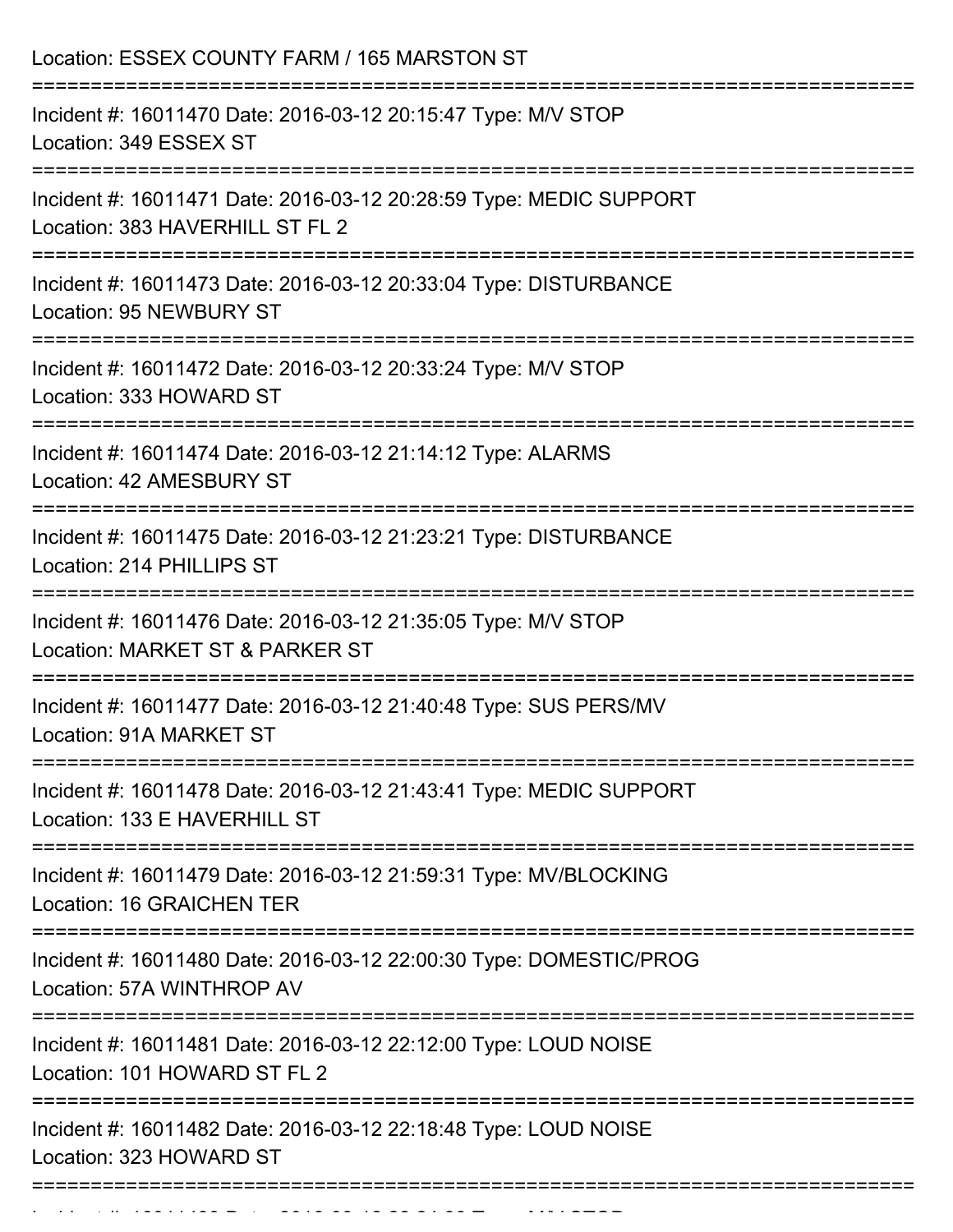| Incident #: 16011484 Date: 2016-03-12 22:35:21 Type: B&E/ATTEMPY<br>Location: 338 SALEM ST              |
|---------------------------------------------------------------------------------------------------------|
| Incident #: 16011485 Date: 2016-03-12 22:40:06 Type: SHOTS FIRED<br>Location: FERRY ST & OAKWOOD AV     |
| Incident #: 16011486 Date: 2016-03-12 22:51:15 Type: UNWANTEDGUEST<br><b>Location: 211 MERRIMACK ST</b> |
| Incident #: 16011487 Date: 2016-03-12 22:53:40 Type: ALARM/BURG<br>Location: HAFFNERS / 262 LAWRENCE ST |
| Incident #: 16011489 Date: 2016-03-12 23:05:50 Type: MV/BLOCKING<br>Location: 137 ABBOTT ST FL 1        |
| Incident #: 16011488 Date: 2016-03-12 23:06:09 Type: NOISE ORD<br>Location: 310 HOWARD ST FL 3          |
| Incident #: 16011490 Date: 2016-03-12 23:10:57 Type: GUN CALL<br>Location: 120 BERKELEY ST<br>========= |
| Incident #: 16011491 Date: 2016-03-12 23:12:42 Type: NOISE ORD<br>Location: 118 BUTLER ST               |
| Incident #: 16011492 Date: 2016-03-12 23:15:45 Type: UNWANTEDGUEST<br>Location: 83 ALLSTON ST           |
| Incident #: 16011493 Date: 2016-03-12 23:18:07 Type: LOUD NOISE<br>Location: 34 PARKER ST               |
| Incident #: 16011494 Date: 2016-03-12 23:31:41 Type: ALARMS<br>Location: 262 LAWRENCE ST                |
| Incident #: 16011495 Date: 2016-03-12 23:33:29 Type: ANIMAL COMPL<br><b>Location: CROSS ST</b>          |
| Incident #: 16011496 Date: 2016-03-12 23:46:09 Type: M/V STOP<br>Location: 425 MARKET ST                |
|                                                                                                         |